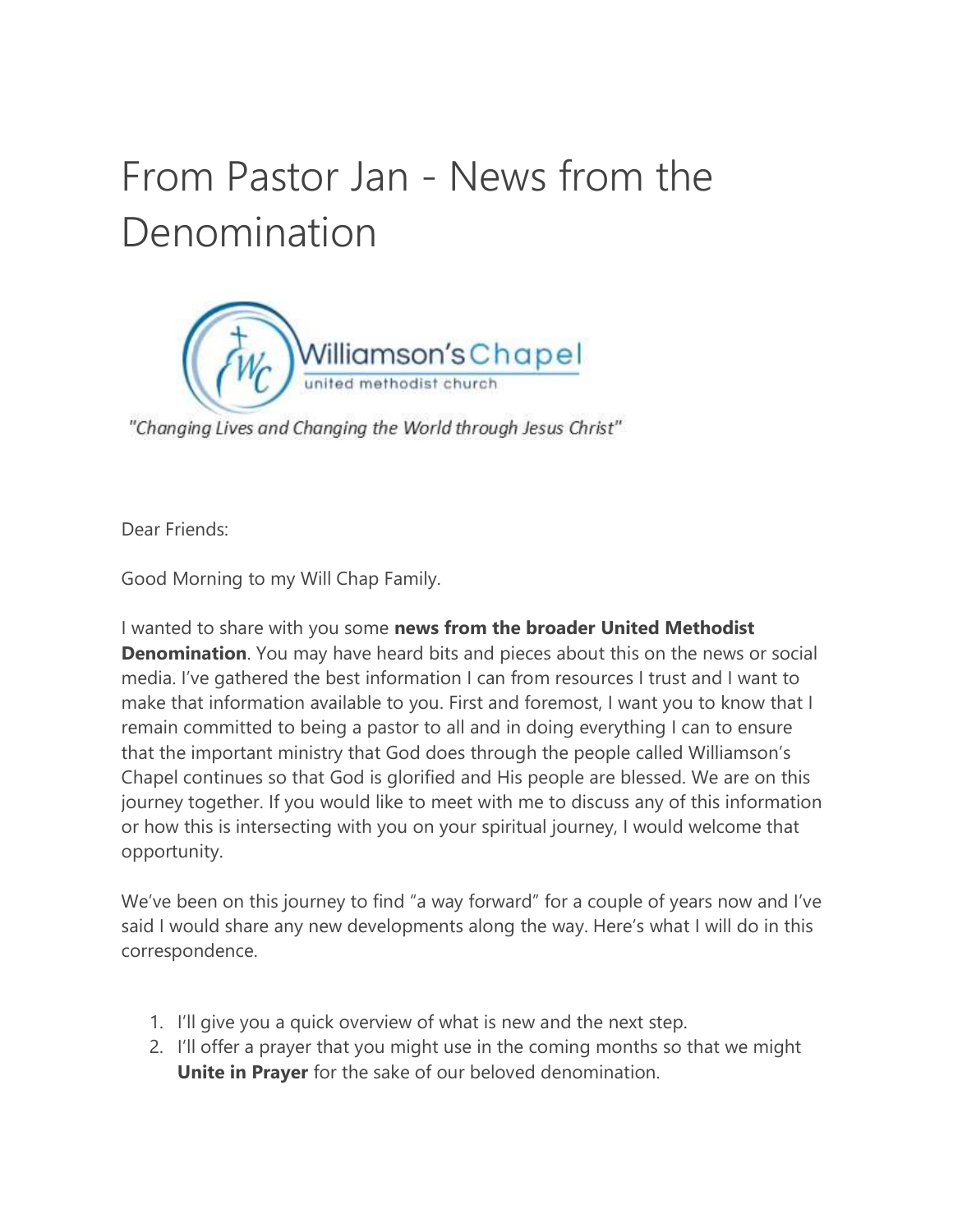- 3. I'll share a few basics which I hope will help you have a proper context for this development. (Many in the WillChap family do not have a United Methodist background and even some of us who do will need a review.)
- 4. I'll share what others (who I believe are both trustworthy and "in the know") are reporting.

#### Here's the quick overview.

The call for a division into two denominations is a **PROPOSAL** that is coming to General Conference in May. This one is perceived to have greater weight and a greater chance of passing because it has been developed by a team that included representatives of differing perspectives. It was actually initiated by and included Central Conference (Non-U.S.) Bishops. There was a mediator, negotiations, and compromise. But given the representatives involved, some of the groups who have radically different stances are supportive of this proposal. If it is implemented as stands, there will be two (could be more) denominations emerge. The General Conference meets in May and can vote to implement this or another proposal.

## LET'S UNITE IN PRAYER

## Good and Gracious God

We praise you for your gift of the Church and the way you have worked for good through your Church for generations.

We thank you for the difference the Church has made in our lives, for the relationships, the support, the spiritual growth and the opportunities to worship and serve that we have experienced in and through the church.

We confess that we have not always been the Church you created us to be nor have we done all that you have called us to do. We confess that at times we have been wrong, we have focused on other things more than we have the cross, and we have failed to share the love of Jesus. Forgive us we pray.

We pray for our Church, for those who will represent us at General Conference, for those who lead at every level, including our own pastors. We pray that the power of the Holy Spirit will be at work in and through the General Conference so that your will might be done.

We pray for ourselves individually and as the people called Williamson's Chapel. May we be faithful to you and to one another. May the power of the Holy Spirit be at work in and through us so that your will might be done.

In Jesus' name, we pray. Amen.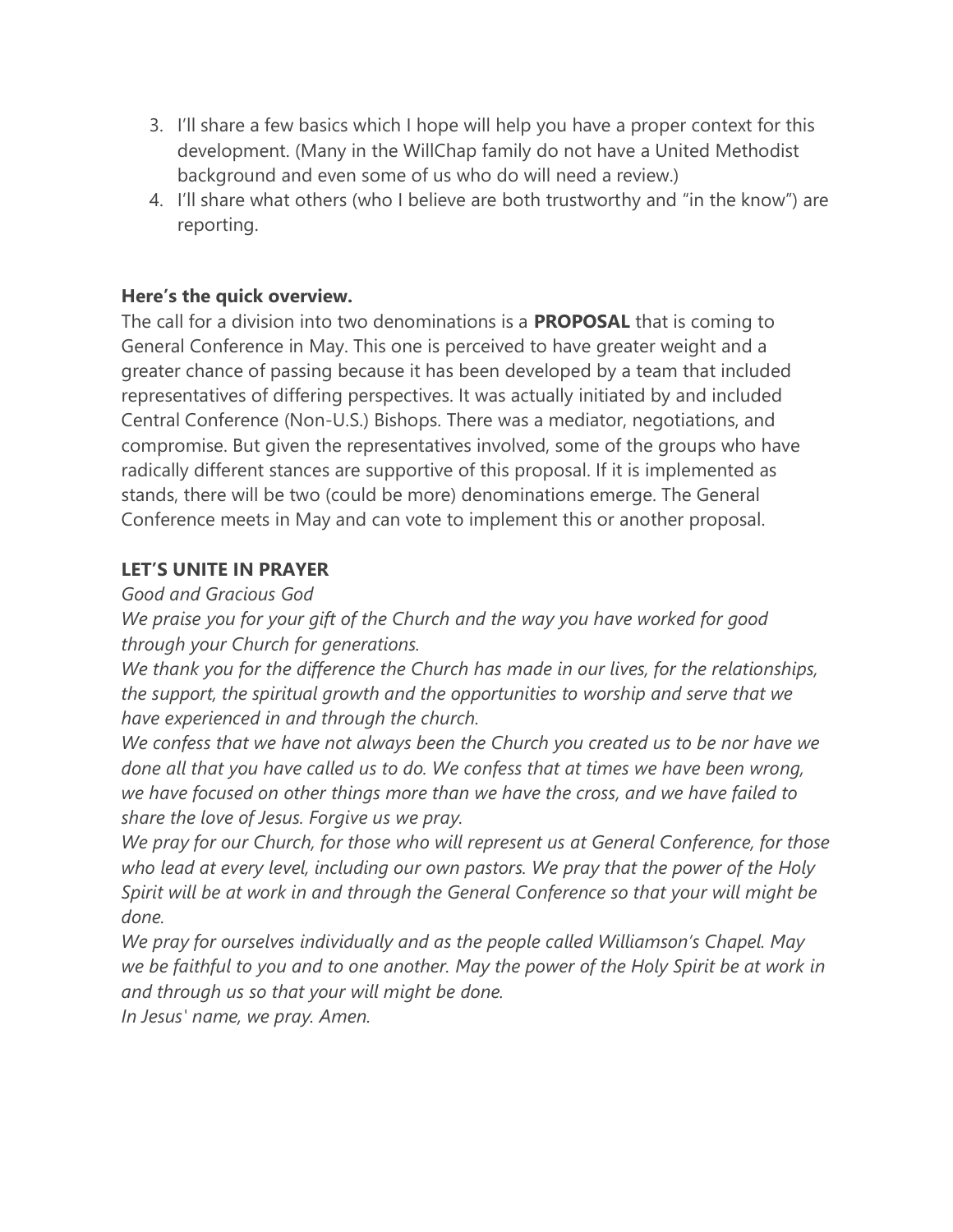#### Here are the basics for review:

First, just to catch everyone up (this is an oversimplification but I'm doing my best):

- Like most mainline denominations, the United Methodist Church has been struggling with different attitudes toward the inclusion of LGBTQ people for many years.
- For the past 40 years or so, the official stance has been that all people (including LGBTQ) are children of God and are of sacred worth and are welcome to be part of our United Methodist Church. At the same time, the stance of the church was that the practice of homosexuality was incompatible with the teachings of scripture and thus
	- o Self-avowed practicing homosexuals could not be ordained
	- o Clergy were not allowed to perform any kind of same-sex union or marriage
- The current issue revolves around those two issues. Many in the church feel the ban on the ordination of LGBTQ should be lifted and clergy should be allowed to preside at same-sex marriages. Many in the church feel this should not happen.
- Labels have been thrown around and three seem to have stuck
	- $\circ$  Progressives --- want to move forward now with the ordination of LGTBQ people and allowing (not forcing) clergy to perform same-sex marriages
	- o Traditionalists --- want to maintain the current language of our Discipline (United Methodist Law Book) and begin punishing clergy who do not follow the church law.
	- $\circ$  Centrists Feel they can live and serve together in a church that could find a way to include people with different opinions around these issues.
- The United Methodist Church is structurally organized in a way that is similar to the United States Government. We have three branches of government.
	- o The General Conference (Congress). Delegates to General Conference are elected from Annual Conferences (ours is Western NC) across the world. An equal number of laity and clergy are elected. The number of delegates from each annual conference is determined by the number of members. The General Conference is the only entity that can truly speak for the church. This decision like all decisions will be decided by this group (not to exceed 1000) of elected clergy and laity.
	- $\circ$  The Episcopacy (Bishops) are like the President. They have no vote at General Conference. Their job is to lead at the Annual Conference level,